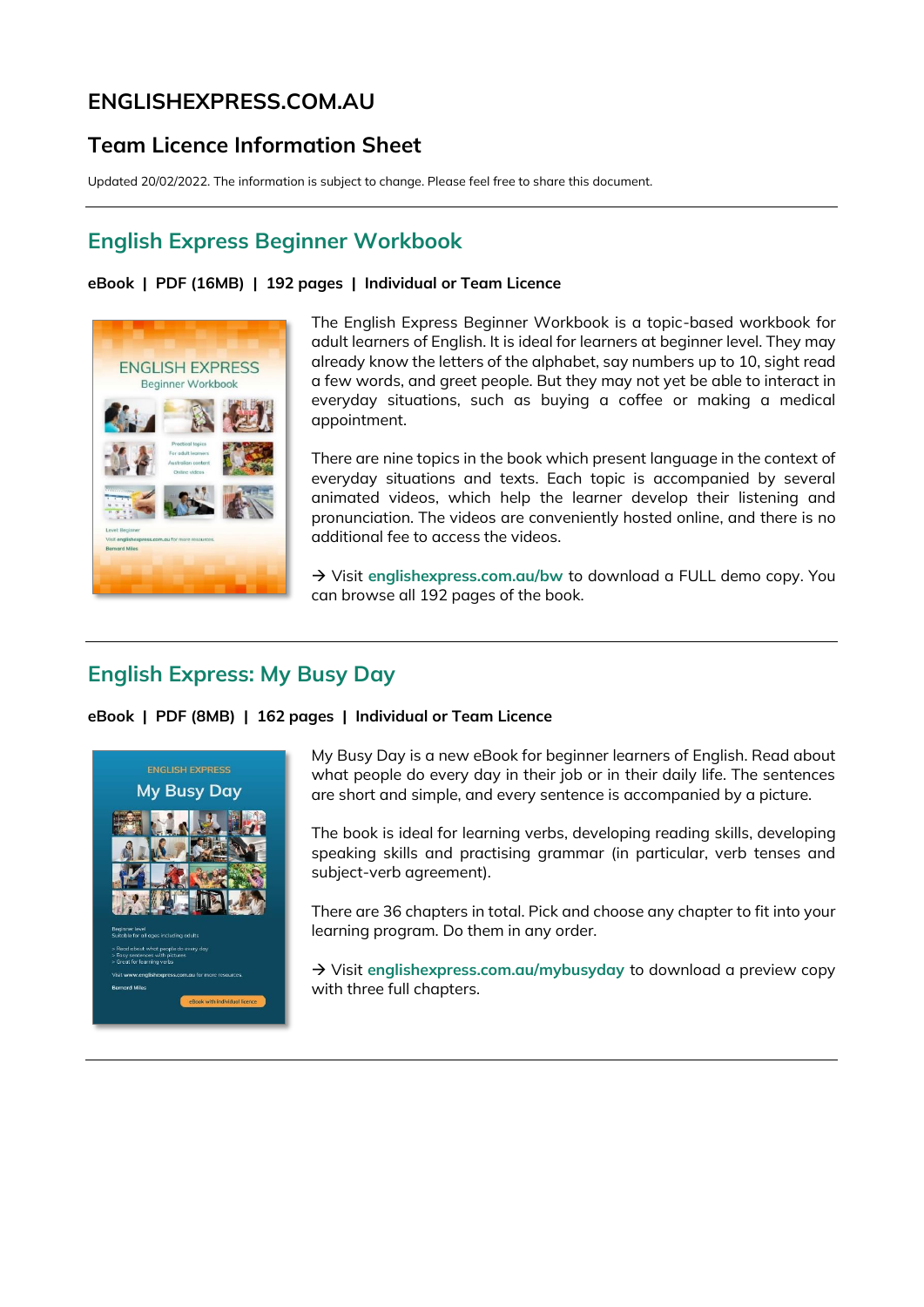## **[What](https://www.englishexpress.com.au/bw) is a team licence?**

A team licence allows all teachers at one site of a teaching institution to use the book. Teachers can print the lessons for their students or share them electronically. It can be uploaded to an intranet or content management system, as long as it is not accessible to the public. The institution's name will appear in the footer of the book. The licence never expires, so the payment is just one-off. Visit **[englishexpress.com.au/termsofuse](https://www.englishexpress.com.au/termsofuse)** to read the full terms of use.

#### **Customised licence for multiple sites = the fee varies depending on the number of sites; discounts apply**

If you need a licence that covers multiple sites or an entire region, contact the author to arrange a customised licence. Refer to the discount schedule to find out the total cost. There are other benefits of getting a customised licence. For example, you don't need to get a new licence if you open up new sites in your region. Your existing licence will cover it.

## **Discount schedule**

| Number of sites | <b>English Express Beginner</b><br>Workbook | <b>English Express: My Busy</b><br>Day |
|-----------------|---------------------------------------------|----------------------------------------|
|                 | AU \$165.00                                 | AU \$90.00                             |
| $2 - 4$         | AU \$120.00 per site                        | AU \$75.00 per site                    |
| 5+              | AU \$100.00 per site                        | AU \$60.00 per site                    |

- Outreach classes in the community can be included in the licence without being counted as a separate site.
- If there is any ambiguity about the discount schedule, it can be discussed and agreed upon. (I am not a businessperson. I would just like to share my resources with as many people as possible!)

### **How to order**

If you are getting one team licence, just go straight to the online store and order it directly: **[payhip.com/englishexpress](https://payhip.com/englishexpress)**

If you need a customised licence for multiple sites, contact the author so that we can work out the discounted rate: **bernard.miles@englishexpress.com.au**

## **Connect**

|      | Website: | englishexpress.com.au                   |
|------|----------|-----------------------------------------|
|      | Store:   | payhip.com/englishexpress               |
| D    | YouTube: | <b>English Express Online</b>           |
| lin. |          | LinkedIn: linkedin.com/in/bernard-miles |
|      | Email:   | bernard.miles@englishexpress.com.au     |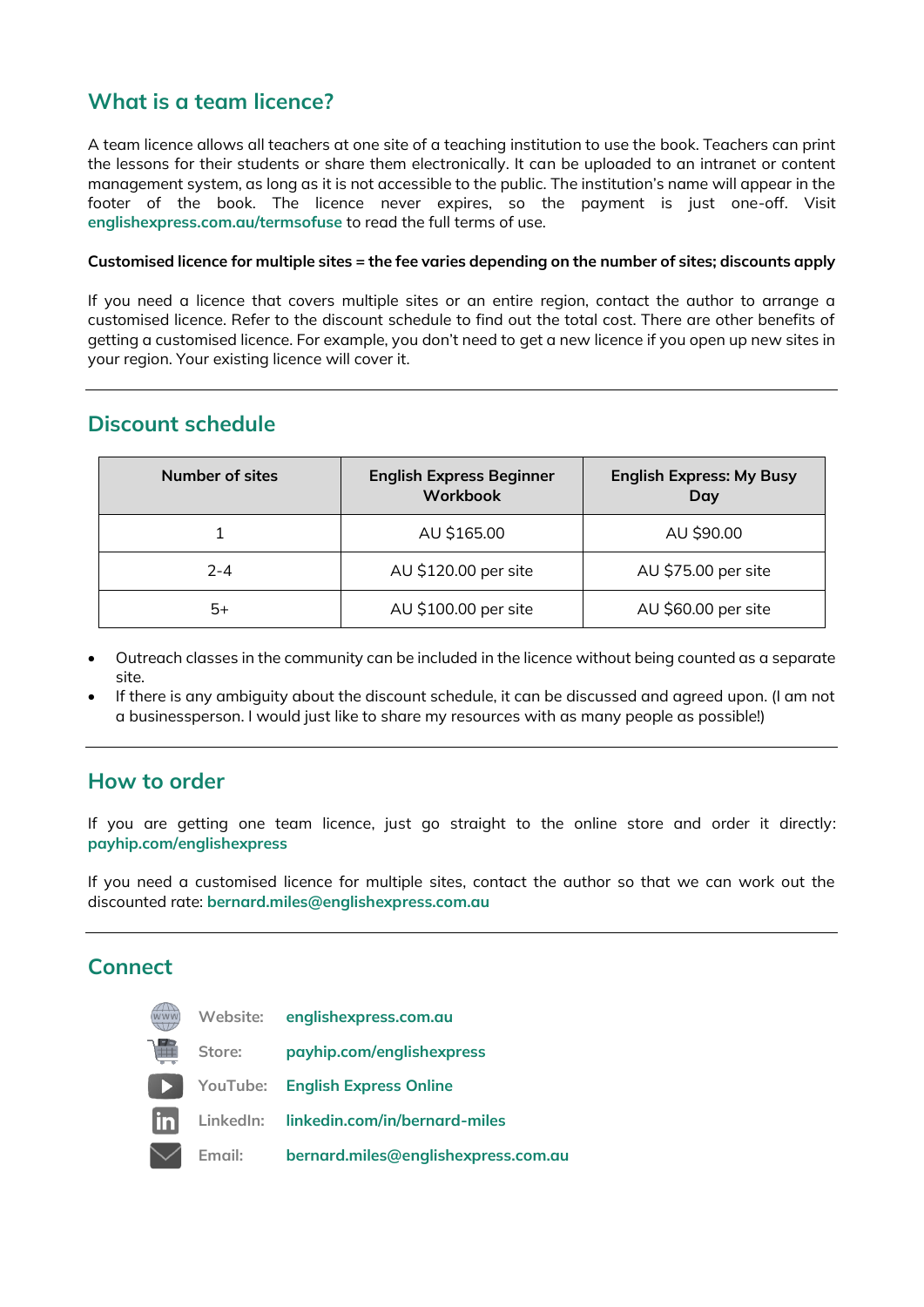# **FAQs**

### **Are the books Australian?**

Yes, the books were created in Australia. The **Beginner Workbook** uses Australian conventions for money, measurement, addresses, etc. However, if you are in another country, the workbook may still be very useful for you. The teacher notes explain all the Australian conventions used in the workbook. The content in **My Busy Day** is applicable to almost every country.

### **What curriculum are the books aligned to?**

The books are not aligned to any particular curriculum. They can be used in any course that teaches English to adults at beginner level. They will be a great supplement to your existing syllabus. So far, they been successfully used in a range of courses, including CSWE and EAL.

### **How do teachers and students access the workbook?**

The college will receive a PDF. After that, it is up to the college to decide how to distribute it. (The **Beginner Workbook** will be provided as a full book and also as nine separate booklets for each chapter. **My Busy Day** will be provided as one full book only.)

### **Can we print the lessons as booklets for our students?**

Yes, you can print out each chapter of the books and present it to students as a booklet. You can do this with your own printer or an external printing service. You must leave the licensee information in the footer, and you must ensure that the booklets are only distributed within sites covered by the licence.

#### **Can we convert the books into eLearning?**

It depends. You can embed the videos into your own eLearning tasks. But you can't use the images in the workbook to create new tasks. That's because you don't have a licence to re-use those images (they are owned by the photographer or stock image supplier). If you want to re-use those images to create another a new resource, you will need to pay the stock image supplier. If you have any questions, or if you are interested in creating eLearning, you can contact the author to discuss it.